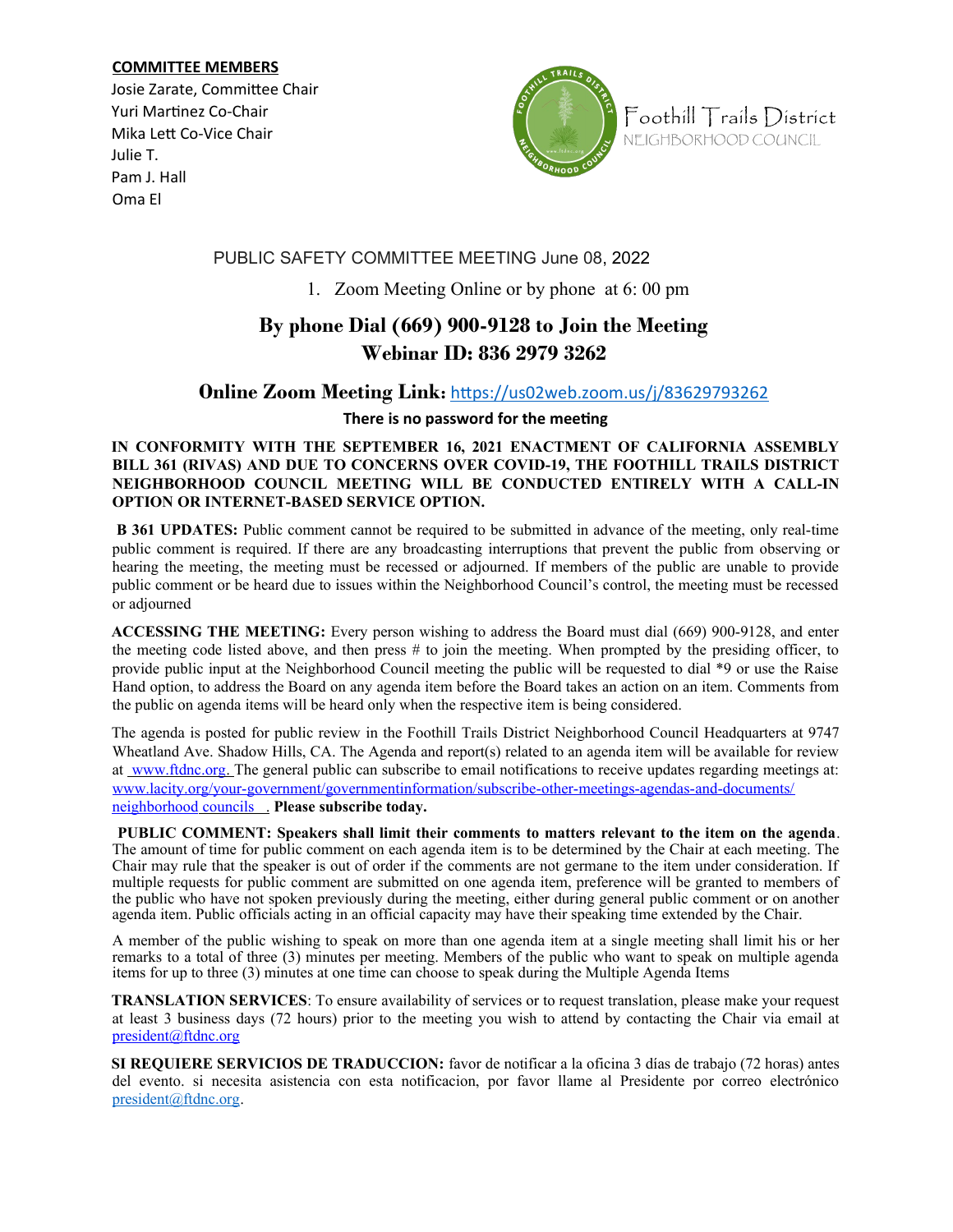### **Public Safety Committee Agenda Page 2**



## Administrative Items

- 1 Call to order, roll call and declaration of a quorum.
- 2 **Presentation/remarks** by Chair (or designate).
- 3 **Presentation/Discussion/Possible Action** to appoint qualified stakeholders to currently vacant seat(s) on the committee. (Candidates will be able to speak on the public benefit they provide to the community by becoming a member of the Neighborhood Council (3 minutes each).
- 4 **Presentation/Discussion/Possible Action** to appoint new committee chair and/or vice chair.
- 5 **Presentation/Discussion/Possible Action** to approve any outstanding minutes

## Reports and Public Comments

- 6 **Comments** by public representatives (Total 10 minutes).
- 7 **Public Comments** on non-agenda items. (3 minutes each).

## Presentation/Discussions

- **8 New items:** 
	- **a. Victoria Garcia, MySafe LA**
	- **b. Lopez Canyon Equestrian**
	- **d. Sivana C. Lavine, Alzheimer**
- **9 Old items**
	- 9.a Mr. Miguel Zermeno: Lopez Canyon Picnic Equestrian Park
	- 9.b NOT ADA compliance sidewalks in Lake View Terrace (need address)
	- 9.c Rodney Thompson, VA Homeless Housing
	- 9.d Sidewalk on either side by the Mile and across the St. by the Bluff-delete
	- 9.e From Dronfield to Glenoaks 10400 to 10800 and Glenoaks Blvd. Pacoima
	- 9.f 12059 Osborne proposed Sidewalk (Senior Apt.)
	- 9.g Hansen Dam issues:
		- Under age drinking, Alcohol sales-Illegal vehicle activity-Animal abuse,
		- 9.g.i Hansen Dam Fires
	- 9.h Rangers need to armed in the parks
	- 9.i Bus Stop: 2 Trash Can replacement on Foothill & Clayborn on North and South side.
	- 9.j Whiteman Airport
	- 9.k Kagel Canyon Park:
		- a. Graffiti
		- b. Damage sidewalks
		- c. Doggy stations.
	- 9.l Street sweeping on Foothill Blvd from Christy to Pierce St. LVT.
	- 9.mHomeless by mall 11912-11974 Foothill Blvd
	- 9.n Community meeting with Council member Monica Rodriguez
	- 10. New Items
	- 10. a Coffee With the Cop-None for June Officer on vacation
	- 11. Presentation/Discussion regarding non-agenda items for committee consideration.
	- Recommendation to the General Board
- 10 Discussion/Possible Action to make recommendations to the General Board.
- 11 Final comments by committee members.
- 12 Adjournment.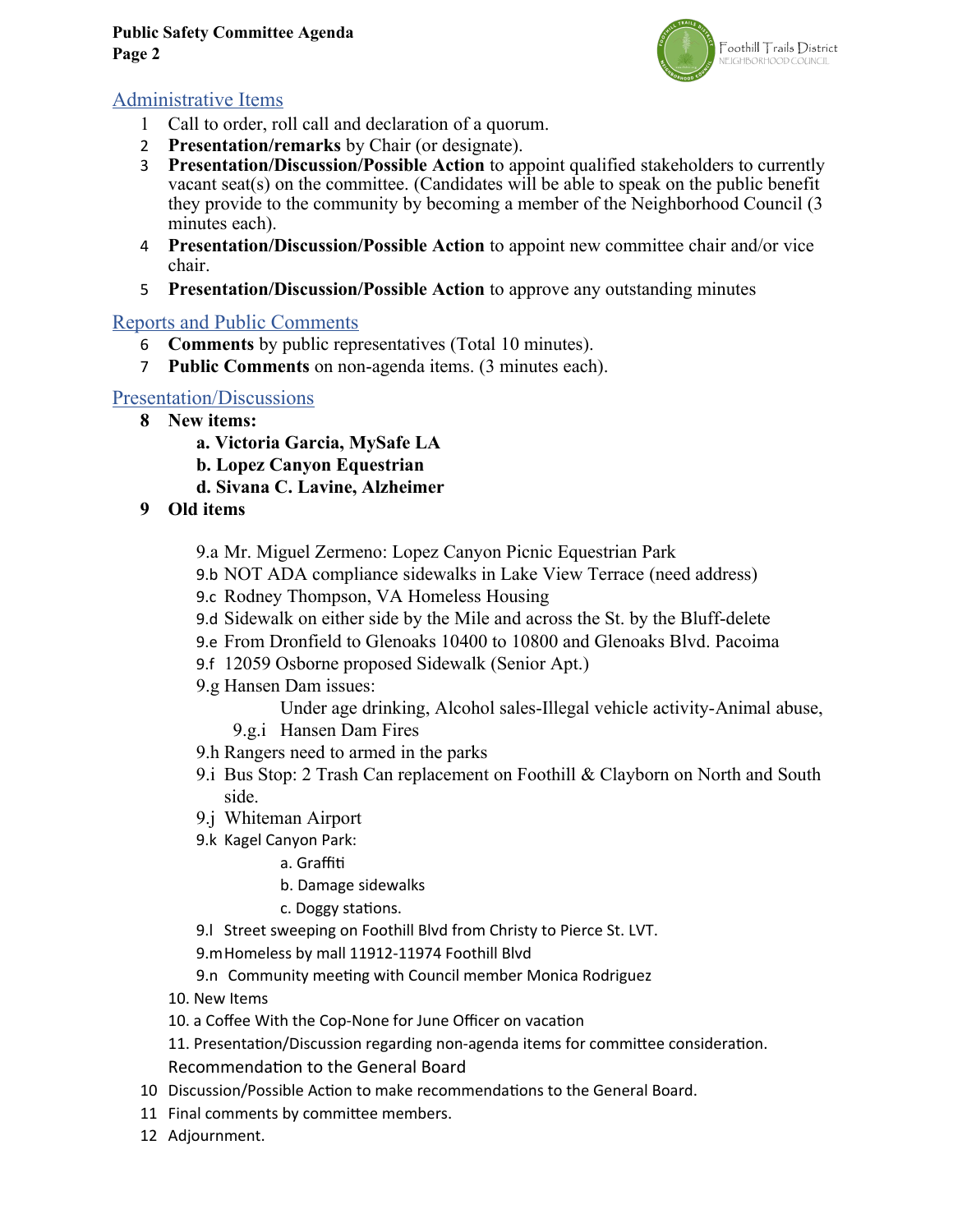### **Public Safety Committee Agenda Page 3**



PUBLIC ACCESS OF RECORDS: In compliance with Government Code Section 54957.5, nonexempt writings that are distributed to a majority of the Committee may be viewed in advanced of meetings by accessing the FTDNC site at www.ftdnc.org. In addition, if you would like a copy of any record related to an item on the agenda, contact the Chair at via email at josieza@ftdnc.org or the president of the council at president@ftdnc.org

COMMENT PERIOD: Members of the public who choose to speak during the Multiple Agenda Items period will be given the opportunity to also speak during General Public Comment. Requests for public comment can also be submitted to the Chair prior to the meeting via email.

Comments from the public on other matters not appearing on the agenda that are within the Board's jurisdiction will be heard during the General Public Comment period. General Public Comment is limited to 15 minutes maximum. No individual speaker will be allowed more than two (2) minutes during General Public Comment, unless the Chair decides differently

RECONSIDERATION: The Board may make a MOTION TO RECONSIDER and alter its action taken on any item listed on this agenda at any time during this meeting, or make a MOTION TO RECONSIDER at its next regular meeting provided: 1) the Board moves and approves a Motion for Reconsideration at the initial meeting wherein an action was taken, then the underlying item may be reconsidered at that time, or 2) the Board moves and approves a Motion for Reconsideration at the next regular meeting then consideration of the item may only occur at this regularly scheduled meeting if the item for consideration has been placed on that meeting's agenda. If the underlying item for reconsideration has not been placed on the agenda for that next regular meeting, then it shall be considered at a subsequent meeting pursuant to the Ralph M. Brown Act.

For more information on the FTDNC's process for board action reconsideration, stakeholder grievance policy, or any other procedural matters related to this Council, please consult the FTDNC Bylaws at www.ftdnc.org

ADA COMPLIANCE: As a covered entity under Title II of the Americans with Disabilities Act, the City of Los Angeles does not discriminate on the basis of disability and upon request will provide reasonable accommodation to ensure equal access to its programs, services, and activities. Sign language interpreters, assisted listening devices, or other auxiliary aids and/or services may be provided upon request. To ensure availability of services, please make your request at least 3 business days (72 hours) prior to the meeting by contacting the Department at (213) 978-1551, the Chair at via email at josieza@ftdnc.org or the president of the council at president@ftdnc.org.

TELECOMMUNICATIONS RELAY SERVICE: It is a telephone service that allows persons with hearing or speech disabilities to place and receive telephone calls. If you have limitations hearing or speaking a specially-trained Communications Assistant (CA) can relay telephone conversations for all of your calls. In California, dial 711to reach the California Relay Service (CRS). If you prefer having your calls immediately answered in your mode of communication, dial one of the toll-free modality-and languagespecific numbers below. The call will be routed to the CRS provider.

| Type of call                | English (told free) | Spanish (toll free) |
|-----------------------------|---------------------|---------------------|
| TTY/VCO/HCO to Voice        | 1-800-735-2929      | 1-800-855-3000      |
| Voice to TTY/VCO/HCO        | 1-800-735-2922      | 1-800-855-3000      |
| From or to Speech-to-Speech | 1-800-854-7784      | 1-800-854-7784      |